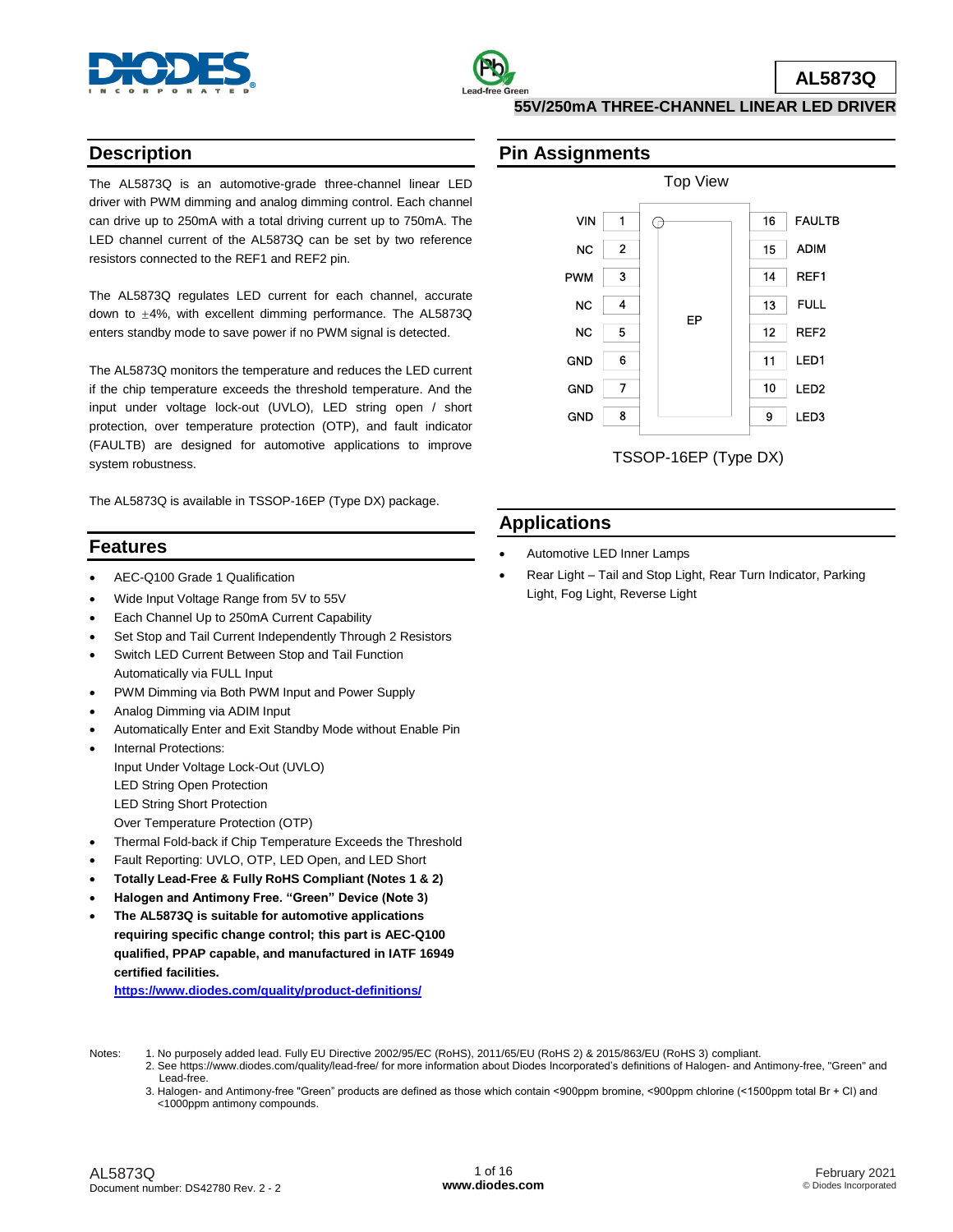

# **Typical Applications Circuit**



# **Pin Descriptions**

| <b>Pin Number</b> | <b>Pin Name</b> | <b>Description</b>                                                                                                                                                                                                                                                                                                                |  |  |
|-------------------|-----------------|-----------------------------------------------------------------------------------------------------------------------------------------------------------------------------------------------------------------------------------------------------------------------------------------------------------------------------------|--|--|
| <b>VIN</b>        |                 | Power Supply for LED Driver                                                                                                                                                                                                                                                                                                       |  |  |
| NC.               | 2, 4, 5         | No Connection                                                                                                                                                                                                                                                                                                                     |  |  |
| <b>PWM</b>        | 3               | PWM Signal Input for Channel 1 to 3, Internally Pulled Down.<br>This pin also serves as enable function of chip. The chip enters standby mode when the PWM pin is<br>pulled to ground longer than 25ms.                                                                                                                           |  |  |
| <b>GND</b>        | 6, 7, 8         | Ground for LED Driver                                                                                                                                                                                                                                                                                                             |  |  |
| LED <sub>3</sub>  | 9               | Channel 3 LED Cathode                                                                                                                                                                                                                                                                                                             |  |  |
| LED <sub>2</sub>  | 10              | Channel 2 LED Cathode                                                                                                                                                                                                                                                                                                             |  |  |
| LED <sub>1</sub>  | 11              | Channel 1 LED Cathode                                                                                                                                                                                                                                                                                                             |  |  |
| REF <sub>2</sub>  | 12              | Stop Reference Current Setting, Enabled When FULL is Pulled High.                                                                                                                                                                                                                                                                 |  |  |
| <b>FULL</b>       | 13              | Select LED Current Level Set by External Resistor.<br>When FULL pin is pulled high, the LED current is set by resistor connected to REF2 pin;<br>When FULL pin is pulled low, the LED current is set by resistor connected to REF1 pin.<br>When FULL pin is left floating, this pin is pulled to ground by internal current sink. |  |  |
| REF <sub>1</sub>  | 14              | Tail Reference Current Setting                                                                                                                                                                                                                                                                                                    |  |  |
| <b>ADIM</b>       | 15              | Analog Dimming Input for All Channels. Drive with DC voltage (0.3V < $V_{ADIM}$ < 1.5V) to adjust output<br>current from 0 to 100%.                                                                                                                                                                                               |  |  |
| <b>FAULTB</b>     | 16              | Fault Report. Asserted Low to report faulty conditions.                                                                                                                                                                                                                                                                           |  |  |
| Exposed PAD       | Exposed PAD     | Exposed Pad. Internally connected to GND. It should be externally connected to GND and thermal mass<br>for enhanced thermal impedance. It should not be used as electrical conduction path.                                                                                                                                       |  |  |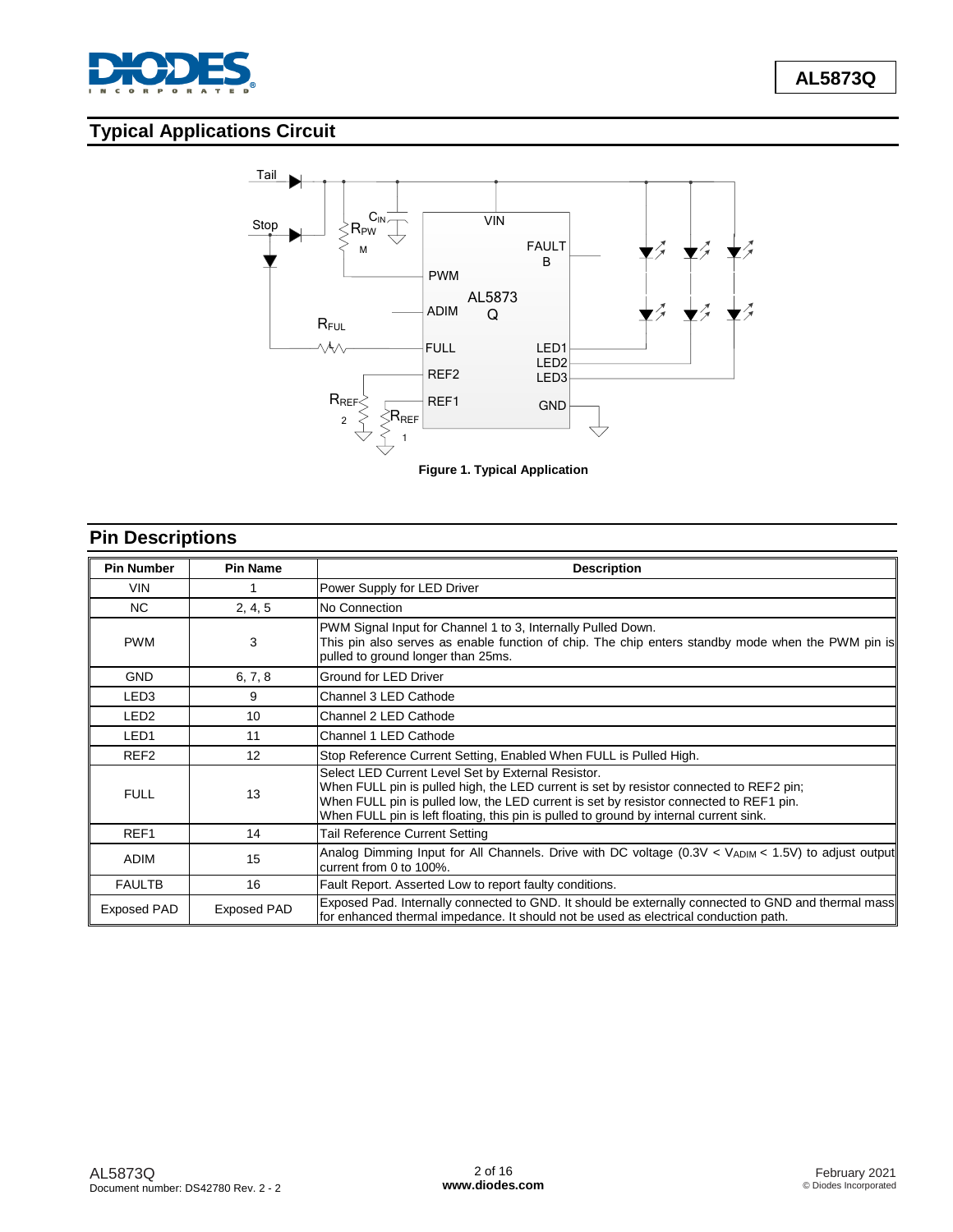

# **Functional Block Diagram**



#### **Figure 3. Functional Block Diagram**

# **Absolute Maximum Ratings (Note 4)**

| Symbol                           | <b>Parameter</b>                                                | Ratings         | <b>Units</b> |
|----------------------------------|-----------------------------------------------------------------|-----------------|--------------|
| VVIN                             | Input Voltage Relative to GND                                   | $-0.3$ to $+65$ | ٧            |
| VLEDX, VPWM,<br>VFULL, VFAULTB   | LED <sub>X</sub> , PWM, FULL and FAULTB Voltage Relative to GND | $-0.3$ to $+65$ | V            |
| VREF1, VREF2,<br><b>VADIM</b>    | REF1, REF2 and ADIM Voltage Relative to GND                     | $-0.3$ to $+6$  | V            |
| ТJ                               | <b>Operating Junction Temperature</b>                           | $-40$ to $+150$ | °C           |
| $\mathsf{T}\mathsf{s}\mathsf{T}$ | Storage Temperature                                             | $-55$ to $+150$ | °C           |
| θja                              | Junction-To-Ambient Thermal Resistance                          | 45              | °C/W         |
| $\theta$ JC                      | Junction-To-Case (Top) Thermal Resistance                       | 10              | °C/W         |
|                                  | Human-Body Model (HBM)                                          | 2000            | V            |
| Charged-Device Model (CDM)       |                                                                 | 1000            |              |

Notes: 4. Stresses greater than the 'Absolute Maximum Ratings' specified above, can cause permanent damage to the device. These are stress ratings only; functional operation of the device at these or any other conditions exceeding those indicated in this specification is not implied. Device reliability can be affected by exposure to absolute maximum rating conditions for extended periods of time.

Semiconductor devices are ESD sensitive and may be damaged by exposure to ESD events. Suitable ESD precautions should be taken when handling and transporting these devices

5. Device mounted on 2" x 2" FR-4 substrate PCB, 2oz copper, with minimum recommended pad on top layer and thermal vias to bottom layer ground plane.

# **Recommended Operating Conditions**

| Symbol                  | <b>Parameter</b>                            | Min   | Max    | Unit |
|-------------------------|---------------------------------------------|-------|--------|------|
| <b>VVIN</b>             | Input Voltage Relative to GND               |       | 55     |      |
| <b>F</b> <sub>PWM</sub> | <b>PWM Frequency</b>                        | 0.2   |        | kHz  |
| <b>ILEDX</b>            | $LEDX$ Output Current (Note 6)              |       | 250    | mA   |
| V <sub>IH</sub>         | High-Level Input Voltage on PWM             | 1.4   | 5.5    |      |
| VIL                     | Low-Level Input Voltage on PWM              |       | 0.4    |      |
| TJ                      | <b>Operating Junction Temperature Range</b> | $-40$ | $+150$ | °€   |
| Tд                      | <b>Operating Ambient Temperature</b>        | $-40$ | $+125$ | °C   |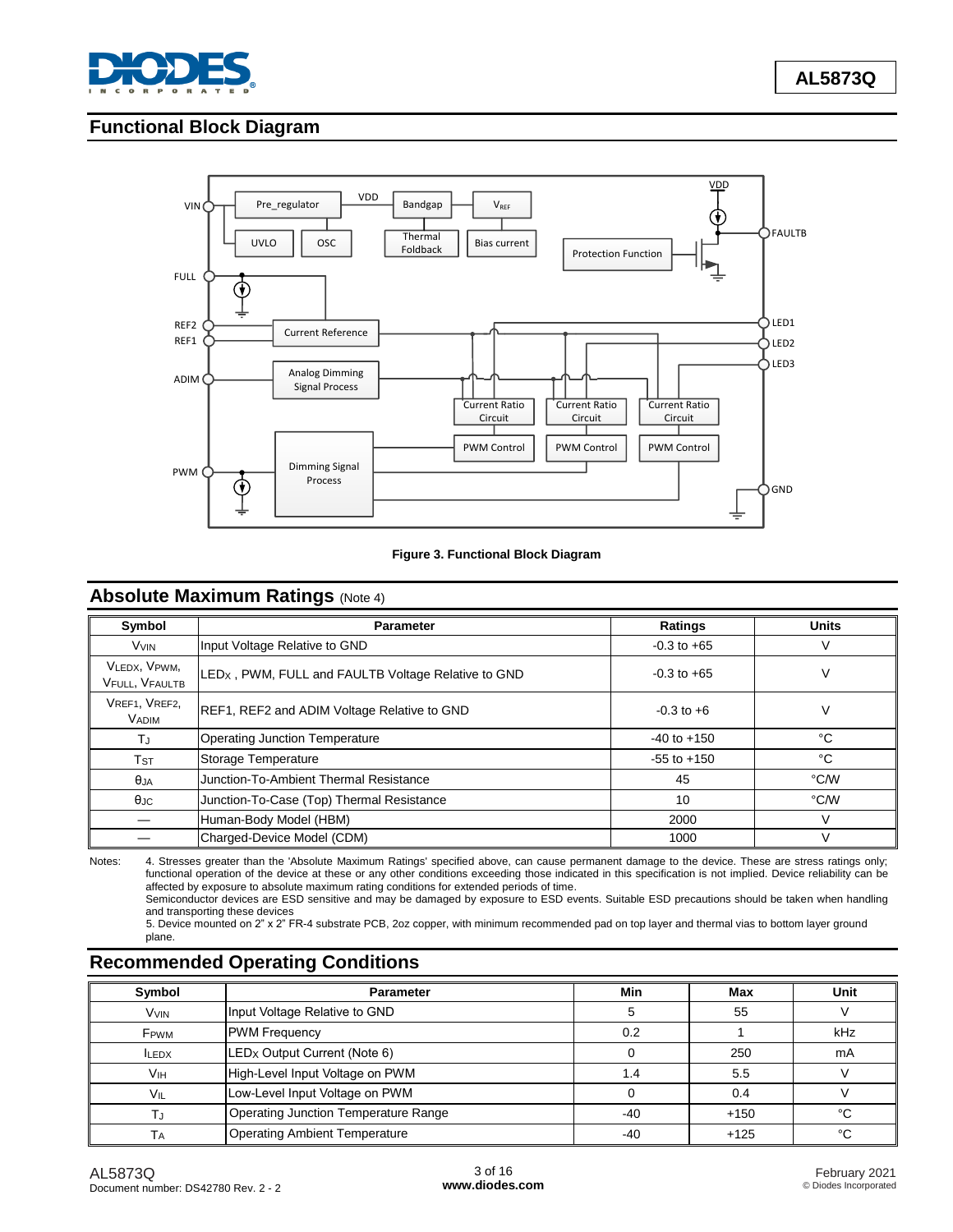

# **Electrical Characteristics** (@TA = -40°C to +125°C, VIN = +12V, unless otherwise specified.)

| Symbol             | <b>Parameter</b>                                       | <b>Test Conditions</b>                                                            | Min                      | <b>Typ</b>     | Max                      | Unit                |
|--------------------|--------------------------------------------------------|-----------------------------------------------------------------------------------|--------------------------|----------------|--------------------------|---------------------|
| VVIN UVLO          | VIN UVLO Voltage                                       | Vvın Rising                                                                       |                          | 5.0            | 5.25                     | V                   |
| VVIN UVLO HYS      | VIN UVLO Hysteresis                                    | <b>VVIN Falling</b>                                                               |                          | 300            |                          | mV                  |
| <b>VIN Standby</b> | Input Current in Standby Mode                          | Standby Mode, PWM is "Low" for 7ms                                                |                          | 186            |                          | μA                  |
| IDVCC_Q            | Input Current in Normal Mode                           | Enabled, LEDx Floating, PWM is "H", RSET is 48kΩ                                  |                          | 0.7            |                          | mA                  |
| VIL_PWM            | <b>PWM Low Voltage</b>                                 |                                                                                   |                          |                | 0.4                      | V                   |
| VIH PWM            | <b>PWM High Voltage</b>                                |                                                                                   | 1.4                      |                |                          | V                   |
| <b>IPWM PD</b>     | <b>PWM Internal Pulldown</b>                           | $V_{\text{PWM}} = 5V$                                                             | 0.35                     |                | 3.5                      | μA                  |
| TPWM SHDN          | Entrance Time for Standby Mode<br>When the PWM is "L"  |                                                                                   |                          | 15             | 25                       | ms                  |
| <b>VADIM</b>       | Typical Voltage Range for Analog                       | For Analog Dimming 0%                                                             |                          |                |                          | V                   |
|                    | Dimming                                                | For Analog Dimming 100%                                                           |                          | 1.5            |                          |                     |
| <b>VADIM ON</b>    | Apply DC Voltage on ADIM Pin for<br>Analog Dimming on  | <b>VADIM Rising</b>                                                               |                          |                | 0.35                     | V                   |
| <b>VADIM OFF</b>   | Apply DC Voltage on ADIM Pin for<br>Analog Dimming off | <b>VADIM Falling</b>                                                              | 0.15                     |                |                          | V                   |
| <b>LADIM</b>       | <b>ADIM sourcing Current</b>                           |                                                                                   | 19                       | 20             | 22                       | μA                  |
| VREF1              | Reference Voltage 1                                    | (Note 6 & 7)                                                                      | 1.47                     | 1.5            | 1.53                     | V                   |
| VREF2              | Reference Voltage 2                                    | (Note 6 & 7)                                                                      | 1.47                     | 1.5            | 1.53                     | V                   |
| <b>ILED_NOM</b>    | Regulation Current for Channel 1                       | $R_{\text{SET}} = 48k\Omega$ (Note 6 & 7)                                         |                          | 125            |                          | mA                  |
| VLEDX_REG          | Minimum LED Regulation Voltage                         | $I_{LEDX} = 125mA$                                                                |                          | 0.5            |                          | V                   |
| <b>ILEDX LEAK</b>  | <b>LEDx Leakage Current</b>                            | $V$ PWM = $0V$ , $V$ LEDX = $12V$                                                 |                          | 0.1            | 5                        | μA                  |
| ILEDX_ACCURACY     | <b>LED Current Accuracy</b>                            | $R_{\text{SET}} = 48 \text{k}\Omega$                                              |                          |                | 4                        | %                   |
| <b>ILEDX_MATCH</b> | <b>LED Channel Current Matching</b>                    | $R_{\text{SET}} = 48k\Omega$                                                      | $-3$                     |                | 3                        | %                   |
| <b>TLEDXSHDG</b>   |                                                        | 100% Duty-Cycle                                                                   |                          | 5              |                          | ms                  |
| <b>NLEDXSHDG</b>   | <b>Short-Detection Deglitch</b>                        | PWM Dimming (count the number of continuous<br>cycles when LED short is detected) |                          | $\overline{7}$ |                          | Cycles              |
| TLEDXSH_HICCUP     | <b>LED Short Protection Hiccup Time</b>                |                                                                                   |                          | 128            |                          | ms                  |
| <b>TLEDXOPDG</b>   |                                                        | 100% Duty-Cycle                                                                   |                          | 5              | $\overline{\phantom{0}}$ | ms                  |
| <b>NLEDXOPDG</b>   | Open-Detection Deglitch                                | PWM Dimming (count the number of continuous<br>cycles when LED open is detected)  |                          | $\overline{7}$ |                          | Cycles              |
| TLEDXOPDG_CYCLE    | Open-Detection Deglitch Time per<br>Cycle              |                                                                                   |                          | 20             |                          | <b>us</b>           |
| TLEDXOP HICCUP     | LED Open Protection Hiccup Time                        |                                                                                   |                          | 128            |                          | ms                  |
| VIL_FULL           | <b>FULL Low Voltage</b>                                |                                                                                   |                          |                | 0.4                      | V                   |
| VIH FULL           | FULL High Voltage                                      |                                                                                   | 1.4                      |                |                          | V                   |
| <b>IPD_FULL</b>    | FULL Pull Down Current                                 |                                                                                   |                          | $\overline{2}$ |                          | μA                  |
| IF PULLUP          | FAULTB Pull-Up Current                                 | $V$ FAULTB = $1.6V$                                                               |                          | 500            |                          | μA                  |
| VF_PULLUP          | FAULTB Pull-Up Voltage                                 | Fault Pin Floating                                                                |                          | 3              |                          | V                   |
| VFOL               | <b>FAULTB Output Low Voltage</b>                       | $IFAULTB = 1mA$                                                                   |                          |                | 600                      | mV                  |
| VFIN_TH            | FAULTB Input Detect Threshold<br>Voltage               |                                                                                   | $\overline{\phantom{0}}$ | 1.33           |                          | V                   |
| IF_LKG             | <b>FAULTB Leakage Current</b>                          | $V$ FAULTB = $5V$                                                                 | $\overline{\phantom{0}}$ |                | 5                        | μA                  |
| <b>T</b> SHDN      | Thermal Shutdown Threshold                             |                                                                                   |                          | 160            |                          | °C                  |
| T <sub>REC</sub>   | <b>Thermal Recovery Threshold</b>                      |                                                                                   |                          | 130            |                          | $^{\circ}\!{\rm C}$ |

Notes: 6. Subject to maximum junction temperature of +150°C not being exceeded. The Maximum ambient temperature range is limited by device power dissipation; such that its junction temperature should be kept less than or equal to +150°C. See Page 11 for more information on power dissipation.

7. Subject to thermal fold back function, the current of each channel is become smaller than specs when the junction temperature is higher than thermal fold back trigger point. See Page xx for more information on thermal fold back function.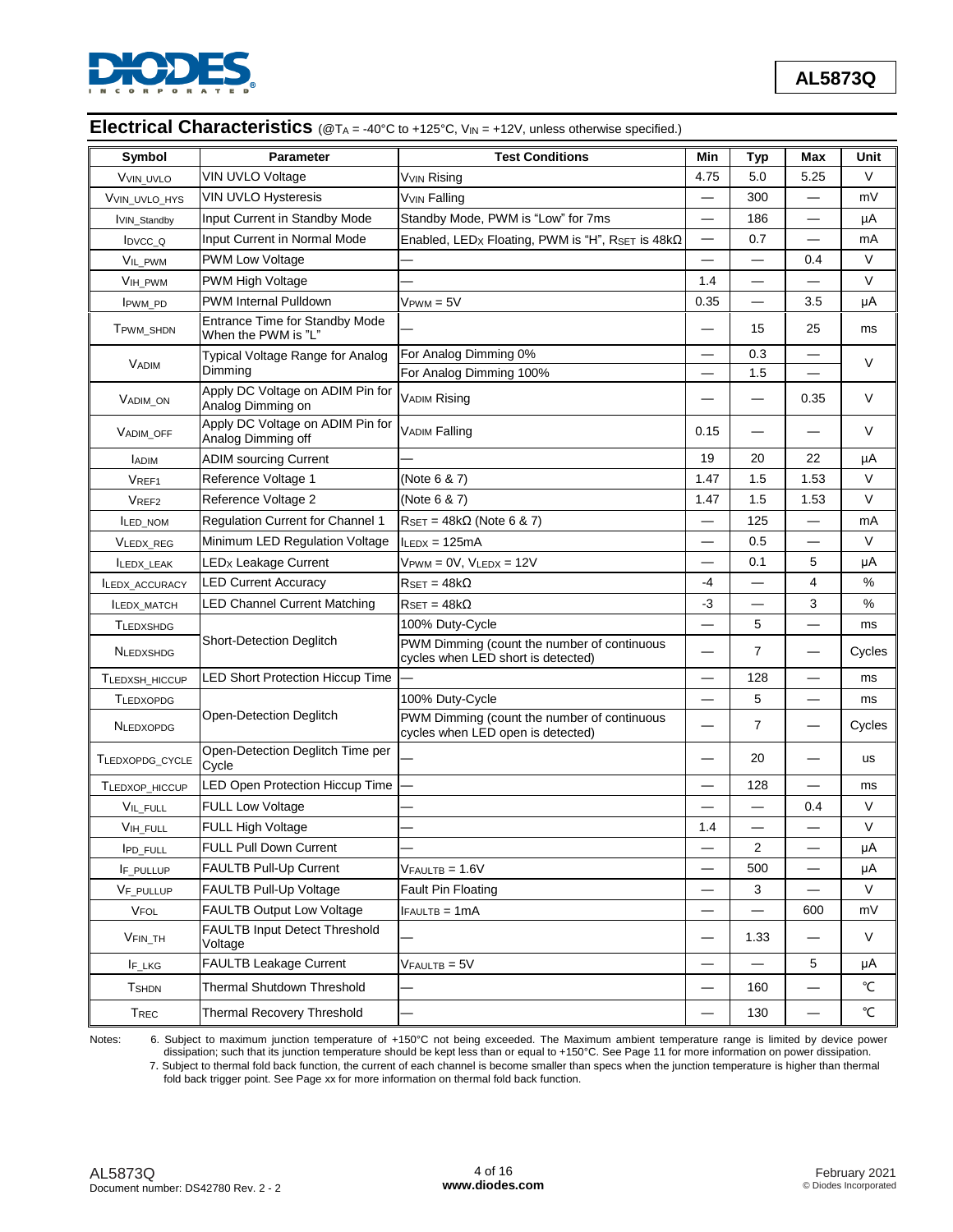

# **Typical Performance Characteristics** (TA = +25°C, VIN = 12V, RREF <sup>=</sup> 48kΩ, ILED = 125mA, unless otherwise noted.)





# **VIN Standby Current vs. Input Voltage VIN Standby Current vs. Temperature**



**VIN Quiescent Current vs. Input Voltage VIN Quiescent Current vs. Temperature**





**Reference Voltage vs. Input Voltage Reference Voltage vs. Temperature**

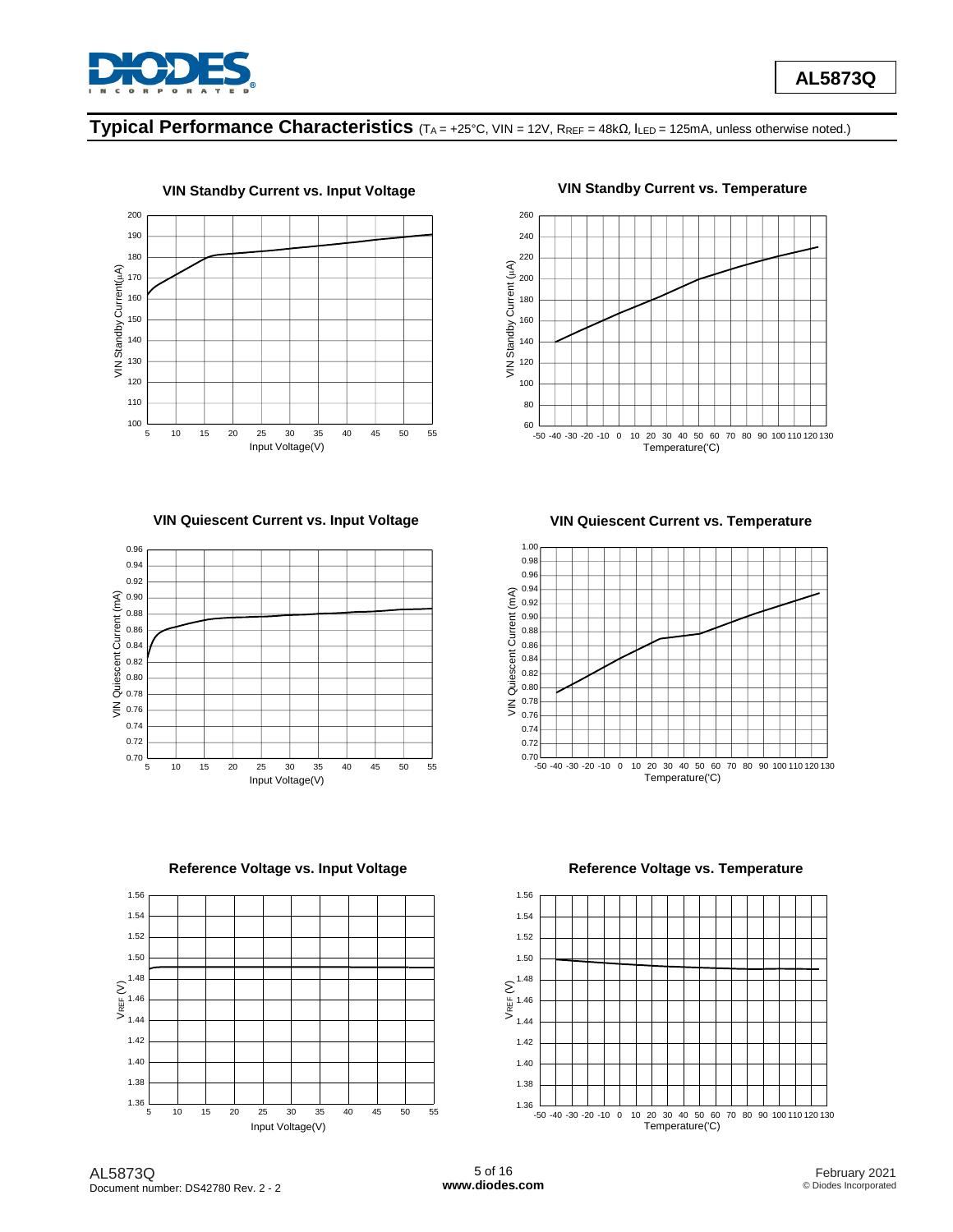

# **Typical Performance Characteristics** (TA = +25°C, VIN = 12V, RREF = 48kΩ, ILED =125mA, unless otherwise noted.)

(continued)

### ADIM Sourcing Current vs. ADIM Voltage **ADIM Sourcing Current vs. Temperature**



**FAULT Sourcing Current vs. FAULT Voltage FAULT Sourcing Current vs. Temperature**



**FAULT Input Detection Threshold vs. Temperature VIN UVLO Voltage vs. Temperature**







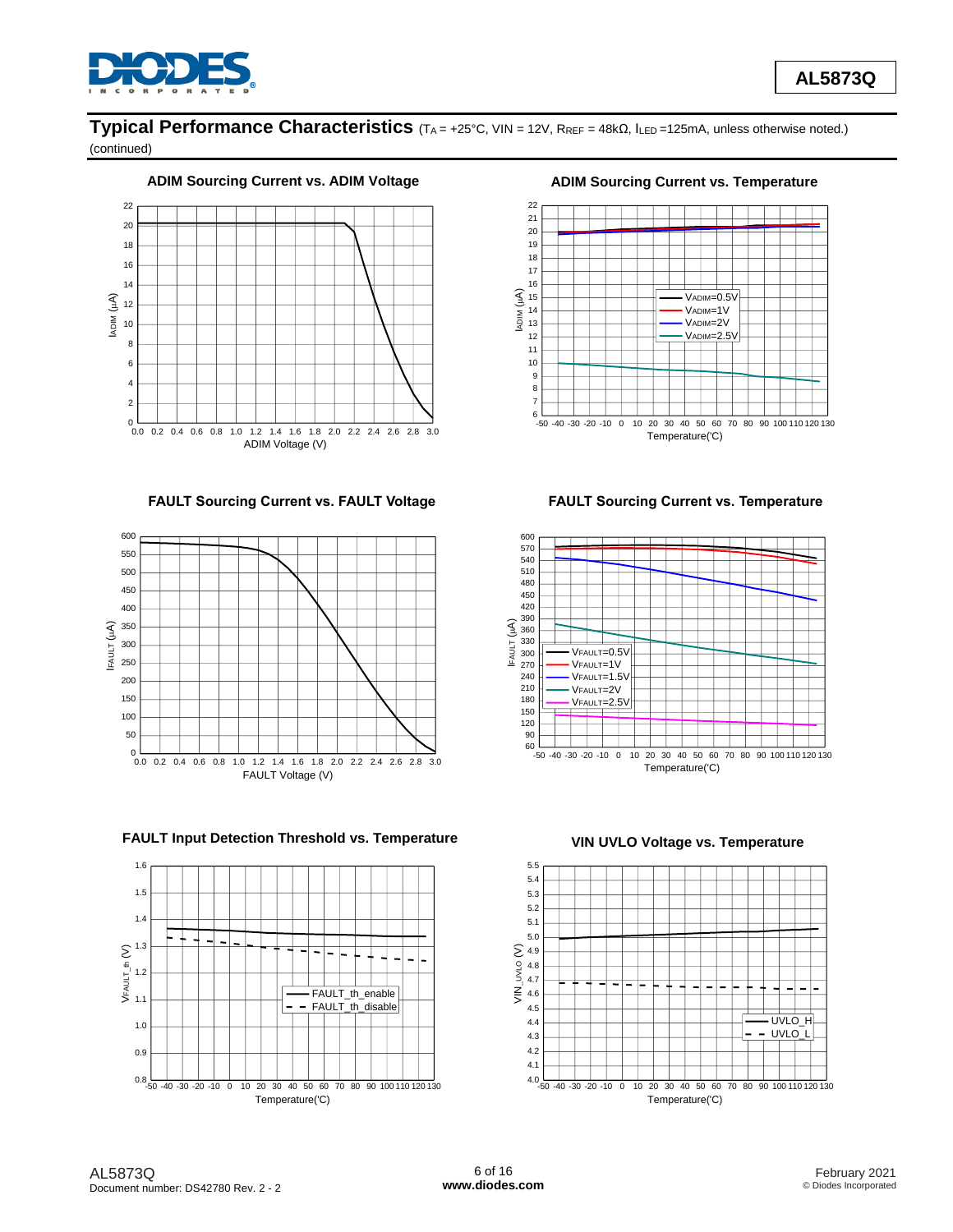

# **Typical Performance Characteristics** (TA = +25°C, VIN = 12V, RREF = 48kΩ, ILED = 125mA, unless otherwise noted.)

(continued)











**LED Current vs. VLED Voltage Minimum LED Voltage vs. LED Regulation Current**





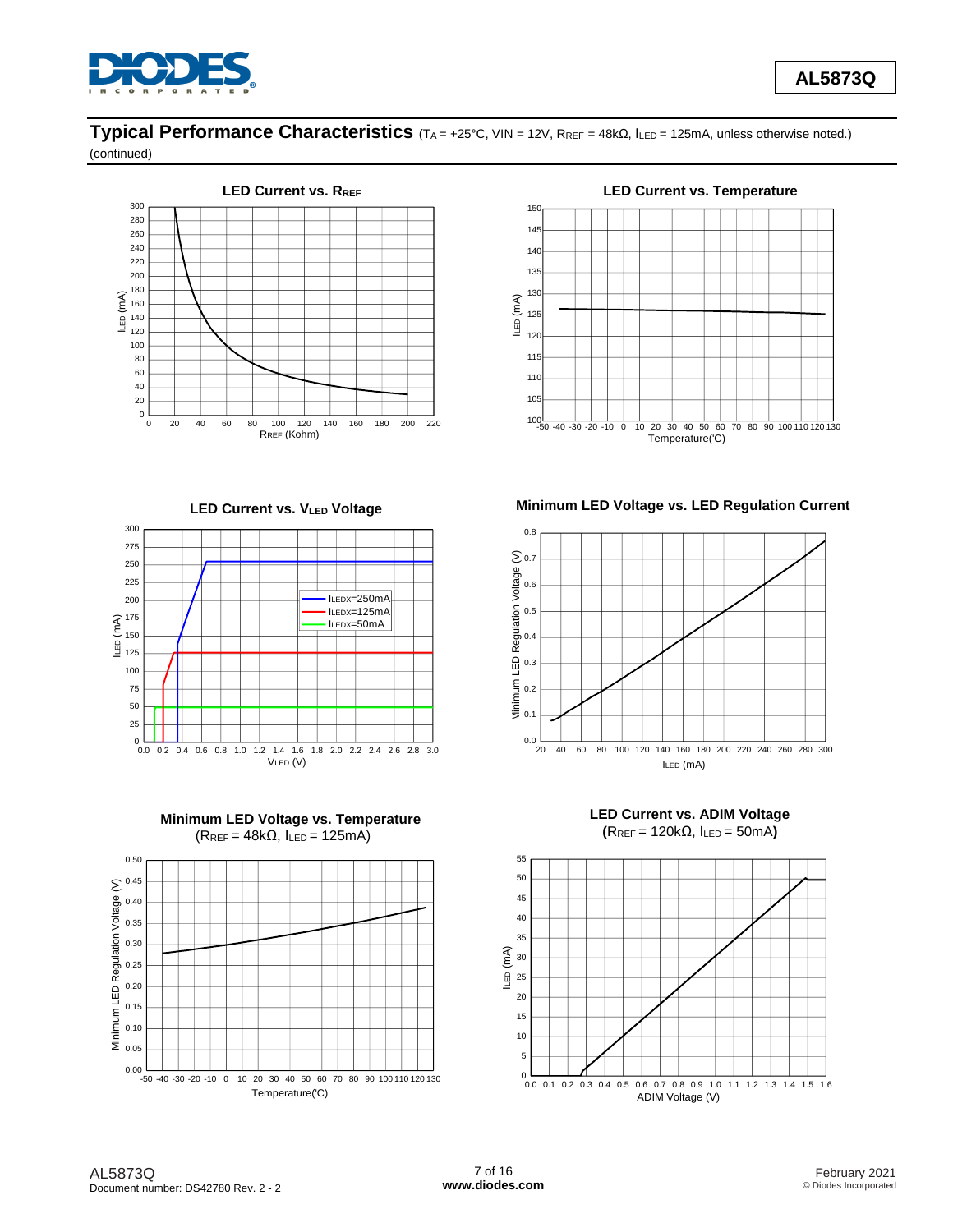

**AL5873Q**

# **Typical Performance Characteristics** (TA = +25°C, VIN = 12V, RREF = 48kΩ, ILED = 125mA, unless otherwise noted.)

(continued)

50



**LED Current vs. PWM Duty Cycle (**RREF = 120kΩ, ILED = 50mA, 0~100% Duty**)**



**(**RREF = 24kΩ, ILED = 250mA**)**  $\frac{1}{2}$ <br>
0.0 0.1 0.2 0.3 0.4 0.5 0.6 0.7 0.8 0.9 1.0 1.1 1.2 1.3 1.4 1.5 1.6<br>
ADIM Voltage (V)<br>
ADIM Voltage (V) 0 20 40 60 80 100 120 140 160 180 200 220 240 260  $\left( \begin{array}{ccc} \widehat{E} & 140 \\ 0 & 120 \end{array} \right)$ ADIM Voltage (V)

**LED Current vs. ADIM Voltage**

**(**RREF = 120kΩ, ILED = 50mA, 0~20% Duty**)** 0 1 2 3 4 5 6 7 8 9 10 11 12 13 14 15 16 17 18 19 20  $0\begin{array}{c} 0 \\ 0 \\ 1 \\ 2 \\ 3 \end{array}$ 1  $\rightarrow$ 2 3 <del>. . . . . . . .</del> 4 5 <del>. . . . . . . .</del> 6 7 8 9 10  $\begin{array}{ccc}\n\text{LED (mA)} & \circ \\
\text{S} & \circ \\
\text{A} & \circ\n\end{array}$ PWM Duty Cycle (%) fPWM=200Hz fPWM=500Hz fPWM=1kHz

**LED Current vs. PWM Duty Cycle**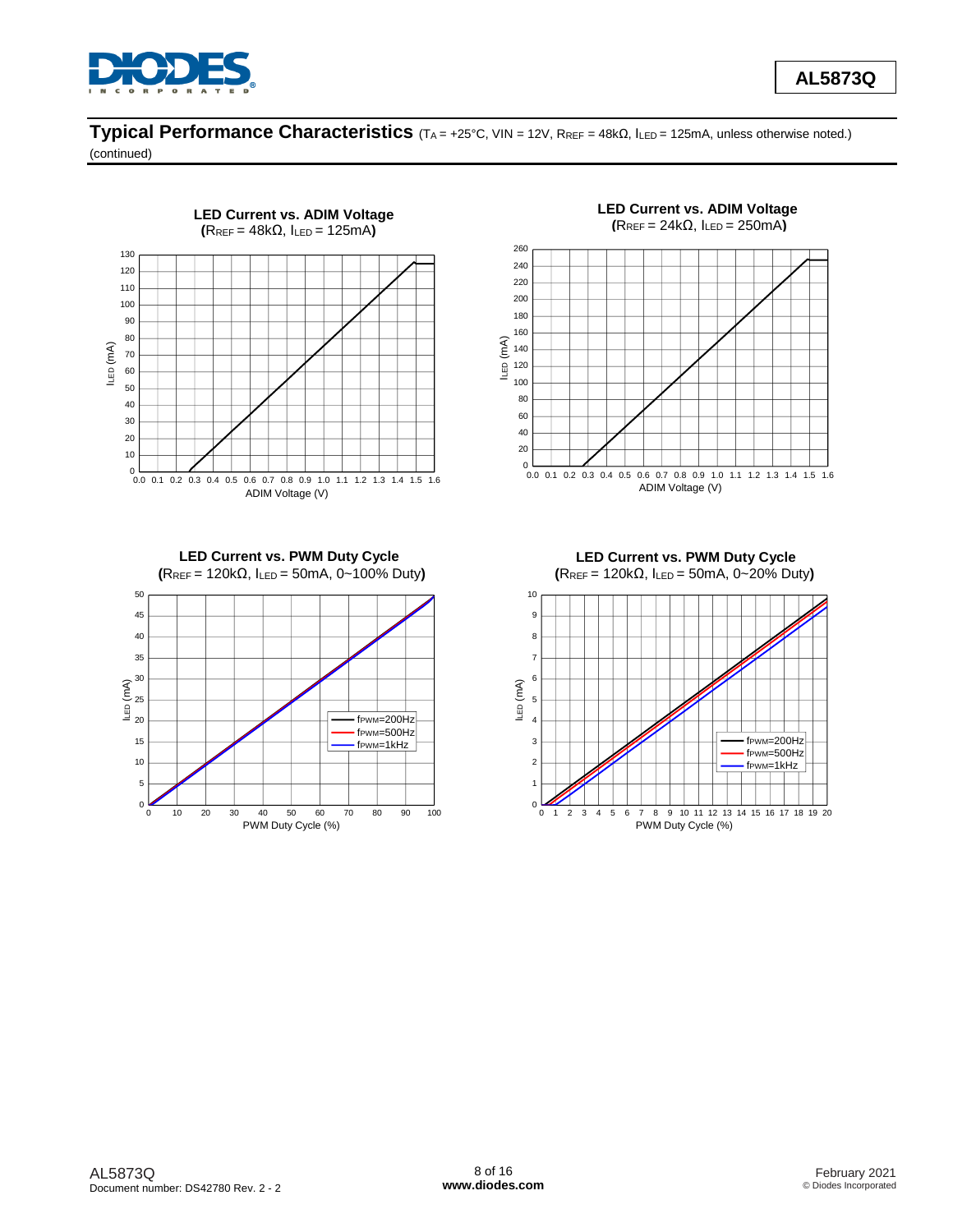

# **Typical Performance Characteristics** (TA = +25°C, VIN = 12V, RREF = 48kΩ, ILED = 125mA, unless otherwise noted.)

(continued)



**LED Current vs. PWM Duty Cycle (**RREF = 24kΩ, ILED = 250mA, 0~100% Duty**)**



**LED Current vs. PWM Duty Cycle (**RREF = 48kΩ, ILED = 125mA, 0~20% Duty**)**



**LED Current vs. PWM Duty Cycle (**RREF = 24kΩ, ILED = 250mA, 0~20% Duty**)**

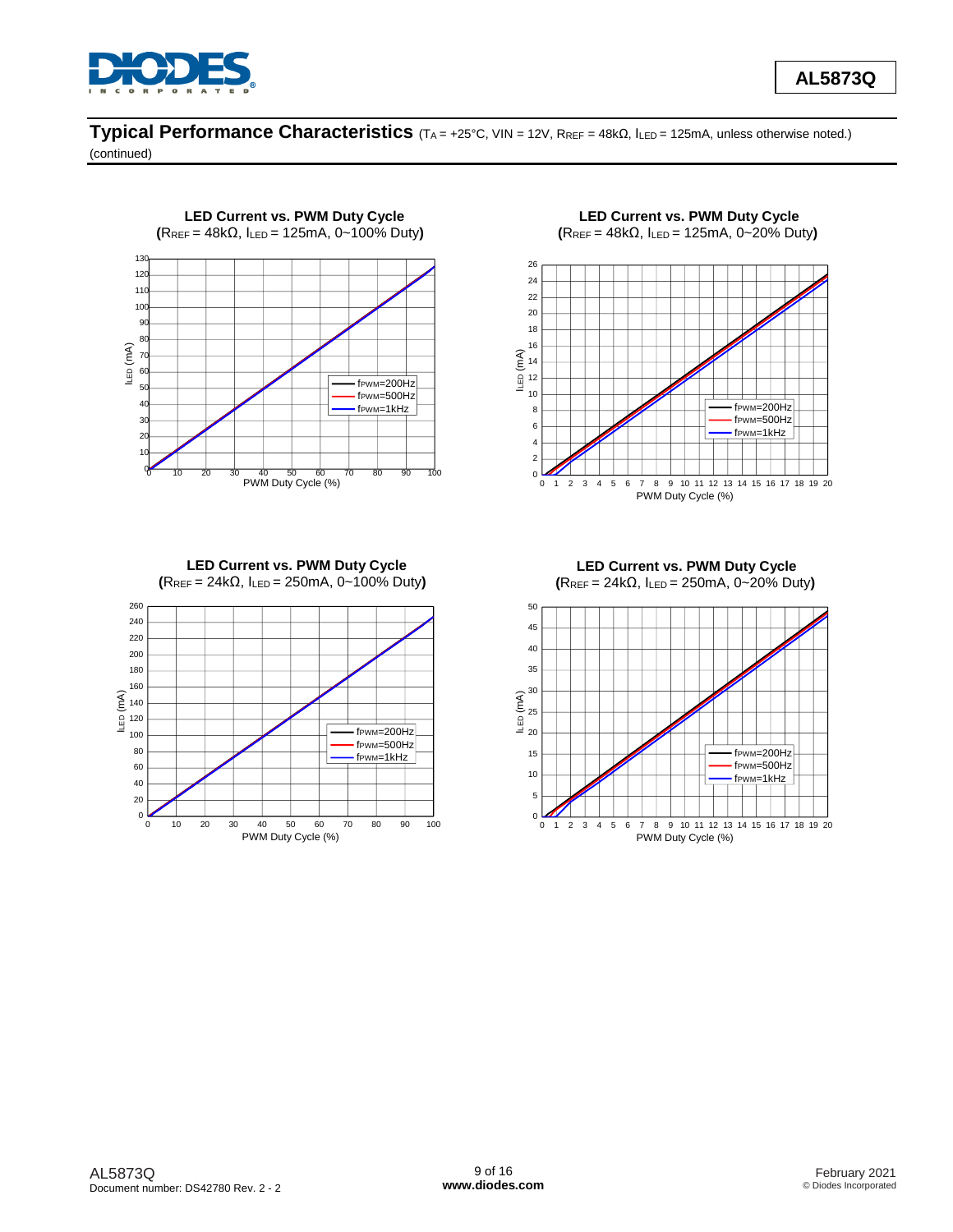

# **Function Description**

The AL5873Q is a cost-effective three-channel, constant-current linear driver optimized for automotive LED applications. Each channel can drive up to 250mA with a total driving current up to 750mA. The channel can be controlled by digital PWM signal or analog dimming signal. The integrated low-side current sinks allow LED common-anode connections for cost effectiveness or different anode voltages for efficiency optimization.

The AL5873Q detects fault conditions and reports its status on the FAULTB pin. It features LED open detection, LED short detection, Over Temperature Protection (OTP), and Under Voltage Lockout (UVLO).

Integrated thermal foldback function reduces the regulated current level at high junction temperatures to limit power dissipation.

#### **LED Current Setting**

The AL5873Q channel current is set by the current setting resistor RREF1 or RREF2. Figure 4 illustrates LED current setting with FULL pin status.

Given that FULL = low, the LED channel current is pulse-width modulated at 200Hz frequency with fixed 25% duty cycle, and the amplitude of the LED channel current is set by RREF1. The average LED channel current is expressed as below:

$$
I_{LEDX} = 4000 \times \frac{\dot{V}_{REF1}}{R_{REF1}} \times 25\%
$$

Given that FULL = high, the LED channel current is set by RREF2. The LED channel current level is expressed as below:

$$
I_{LEDX} = 4000 \times \frac{V_{REF2}}{R_{REF2}}
$$

Where VREF1 and VREF2 are nominally 1.5V, ILEDX is in mA, and RREF1 and RREF2 are in kΩ. For example, if RREF1 and RREF2 are both 24kΩ, the AL5873Q provides 250mA / 62.5mA output current per channel when FULL = high / low.

While the recommended maximum ILED1, ILED2 and ILED3 are at 250mA for the AL5873Q, by setting RREF2 at 24kΩ, the system design can drive an LED string with higher current by connecting the cathodes of the LED string to two or more LED channel outputs (LEDx). The total current through the LED string is the sum of the current through the individual channels.





#### **Under Voltage Lockout**

Under-voltage lockout function (UVLO) guarantees that the device is initially off during start-up. The AL5873Q is not turned on until the power supply has reached 5.0V. Whenever the input voltage falls below approximately 4.7V, the device is turned off. The UVLO circuit has a hysteresis of 300mV. FAULTB status will be reported when UVLO happens.

#### **Enable and Start-up LED Drivers**

The AL5873Q is enabled when the voltage at the PWM pin is greater than typical voltage of 1.4V, and disabled when the PWM is lower than 0.4V. Upon the PWM pin is asserted and VIN pin is ramped up beyond minimum operation voltage, a start-up process will be performed. When the PWM is pulled to ground longer than 25ms, the LED Driver will enter standby mode with ultra-low standby current.

#### **Standby Mode**

When PWM pin is pulled down to voltage lower than 0.4V for 25ms or longer, the AL5873Q will automatically enter the standby mode for power saving purpose. When in the standby mode, most of blocks in the AL5873Q are turned off to reduce the quiescent supply current. When the PWM pin is pulled up to voltage higher than 1.4V, the AL5873Q will automatically exit the standby mode and perform its designated functions properly.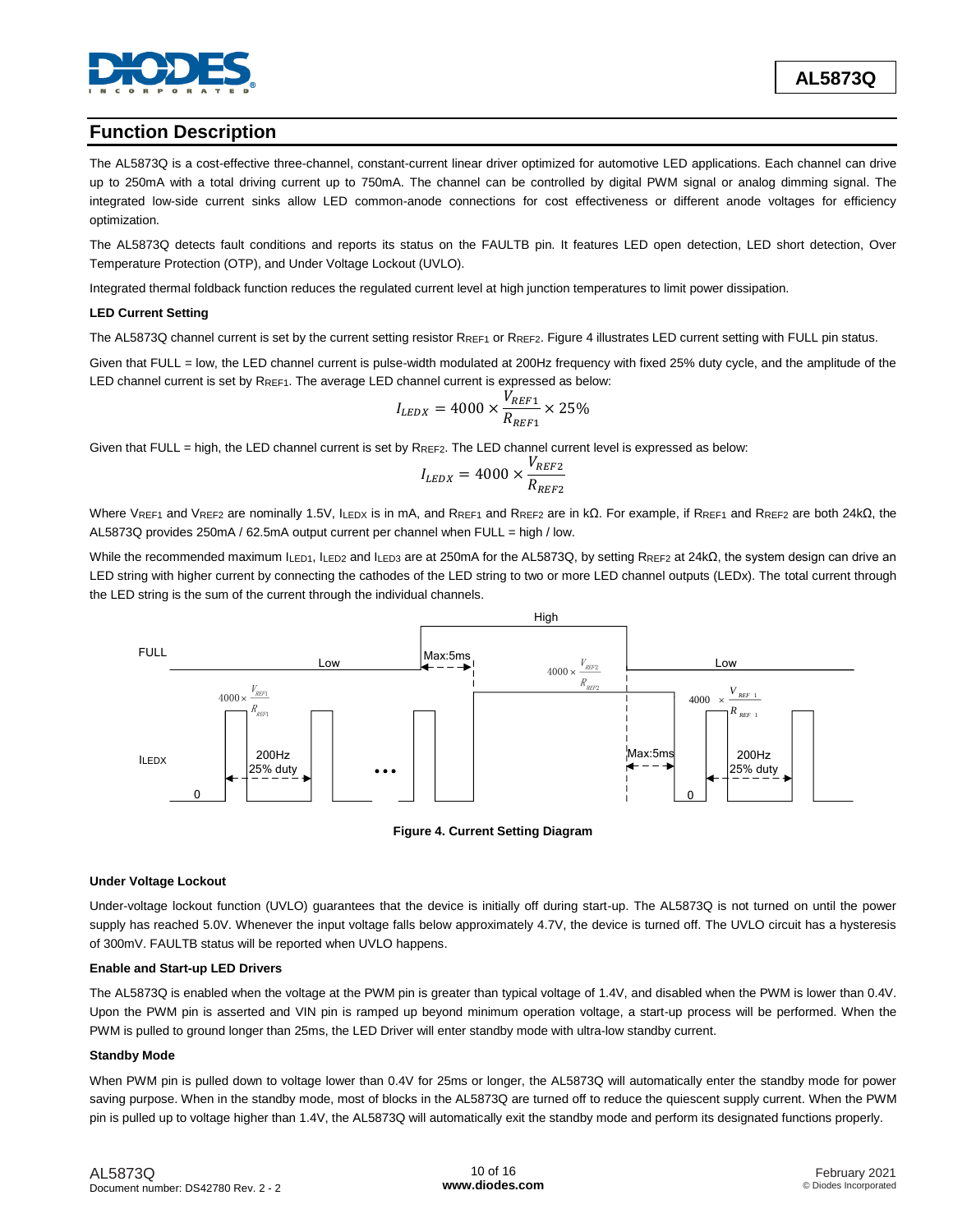

# **Function Description** (continued)

#### **PWM Dimming Control**

The AL5873Q features PWM dimming control for three output channels. High level of PWM signal will turn on the current sink to flow current through the LED and low level will turn it off. Consequently, the LED current and LED brightness of each channel can be adjusted in according to the duty cycle of PWM signal. The PWM frequency is recommended to be greater than 200Hz and less than 1kHz for better dimming linearity.

#### **Analog Dimming Control**

In addition to PWM dimming, the AL5873Q also provides an analog dimming feature on the ADIM pin. The LED current can be linearly adjusted from 0 to 100% by varying the voltage at ADIM pin from 0.3V to 1.5V. The AL5873Q shuts all channel currents when the voltage on ADIM pin is lower than 0.15V. The LED current is constant, rather than switching during PWM dimming.



# **Thermal Foldback and Over Temperature Protection**

The AL5873Q integrates over Temperature protection to prevent the device from overheating. When the junction temperature of IC is higher than 160 ºC, the device will enter OTP in which all current sinks are shut down and no current flows to LED strings. When the chip is cooled down and temperature is lower than 130ºC, the AL5873Q will trigger a start-up process and the LED current will be automatically restored to its set current value. OTP protection is reported on the FAULTB pin.

In addition, to prevent LEDs from flickering because of rapid thermal changes, the AL5873Q features thermal fold back function to reduce power dissipation at high junction temperatures. As shown in figure 6, the AL5873Q reduces the LED current as the silicon junction temperature of device increases above the threshold temperature (135°C). As the temperature rising, the LED current drop down to 50% of nominal value and keep constant. If the junction temperature of IC is continually rising above 160 °C, the OTP will be triggered and shut down the LED current. By mounting the AL5873Q on the same thermal substrate with LEDs, use of this feature can also limit the dissipation of the LEDs, protect the IC and LEDs.



**Figure 6. Thermal Fold-back Diagram**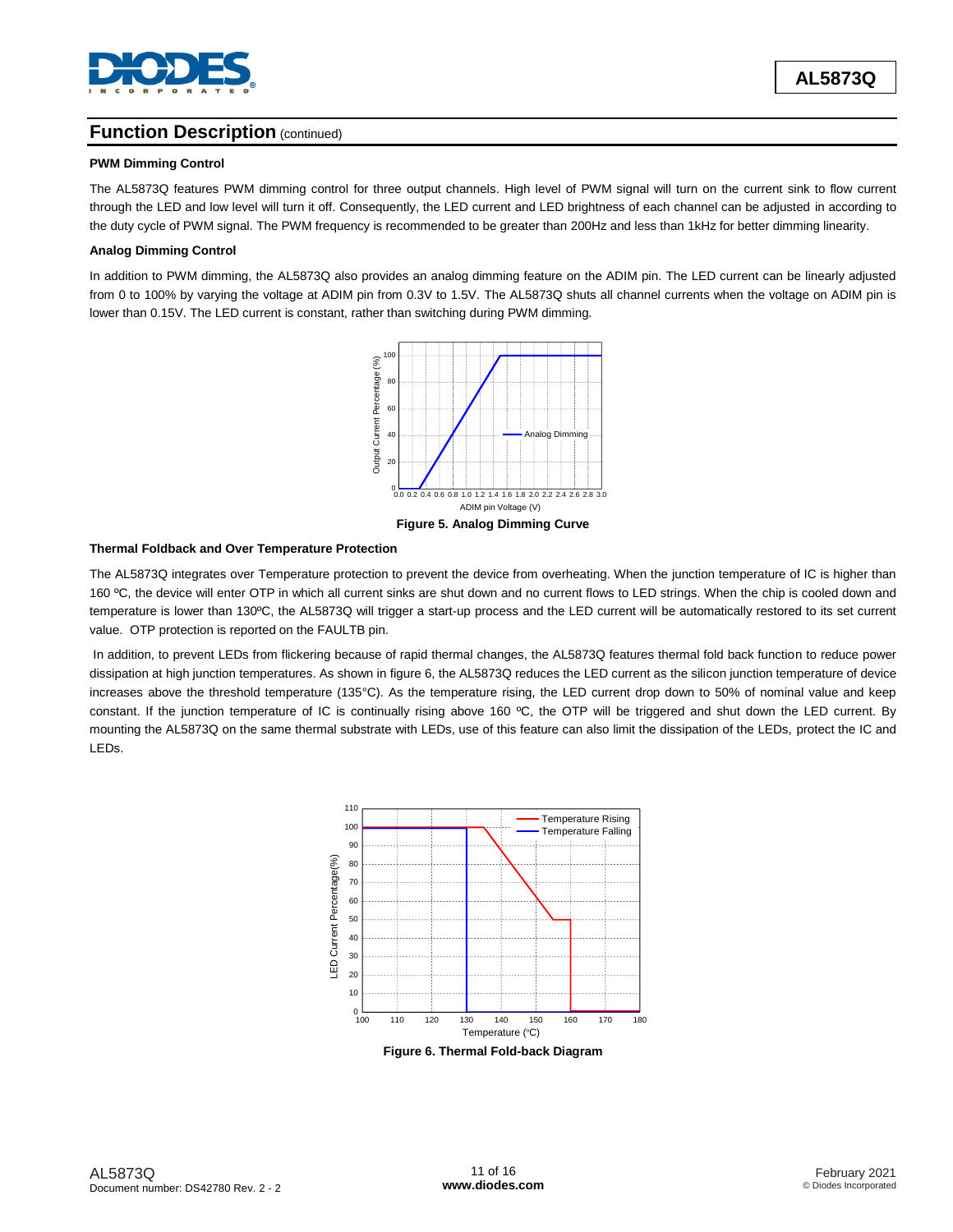

# **Function Description** (continued)

### **LED Open Protection**

The AL5873Q detects the LED open status by monitoring the current and voltage status of the LED strings. The voltage at LEDx pin is compared with a reference voltage proportional to LED current. The comparator will output high if the voltage at LEDx pin is smaller than reference voltage. When LED opens and lasts for a short time period, the AL5873Q enters protection and shuts down all channels. The time period is 7 cycles of the input PWM signal or 5ms timer when the PWM duty is 100%. The abnormal channel will be periodically rechecked every 128ms afterward to check if the abnormal condition is cleared. The LED driver will be re-activated if the abnormal condition is cleared. FAULTB pin will be pulled low if LED open condition happens, and will resume high if LED open condition is removed. The comparator in LED open protection has a typical deglitch time of 20μs to avoid wrong trigger, therefore the LED open protection is invalid when the PWM on time is shorter than 20μs during PWM dimming.

### **LED Short Protection**

The AL5873Q detects the LED short status by monitoring voltage at the LEDx pins. When the LED string anode is short to cathode, VLEDX will be pulled up to nearly V<sub>IN</sub>. And if the voltage gap (V<sub>IN</sub> - V<sub>LEDX</sub>) is less than 1V and lasts for a short time period, the AL5873Q enters protection and shuts down all channels. The time period is 7 cycles of the input PWM signal or 5ms timer when the PWM duty is 100%. The abnormal channel will be periodically rechecked every 128ms afterward to check if the abnormal condition is cleared. The LED driver will be re-activated if the abnormal condition is cleared. FAULTB pin will be pulled low if LED short condition happens, and will resume high if LED short condition is removed. The comparator in LED short protection has a typical deglitch time of 20μs to avoid wrong trigger, therefore the LED short protection is invalid when the PWM on time is shorter than 20μs during PWM dimming.

### **Fault Reporting**

When the PWM is active, the AL5873Q detects and reports the FAULTB status upon the occurrence of OTP, LED Short, LED Open, and UVLO. The FAULTB pin is an open-drain output design with a current source pulled up. The FAULTB pin can be left floating or pulled up to a voltage (such as VIN) through a resistor. When the FAULTB is floating, the voltage on the pin is clamped to a voltage (typical 3V) during normal operation. Besides a fault status indicator pin, this pin also behaves as an input pin. The voltage on FAULTB pin is connected to internal comparator and compared with a reference voltage (typical 1.5V). If the voltage on FAULTB pin is lower than the reference voltage, the output signal of the comparator will shut down all LED channels.

In case there is no MCU, one can connect up to 4 AL5873Q FAULTB pins together. When one or more devices have errors, the respective FAULTB pins go low, pulling the connected FAULTB bus down and shutting down all device outputs accordingly.

The device releases the FAULTB bus when external circuitry or internal current source pulls the FAULTB pin high, on toggling of the PWM pin, or on a power cycle of the device. In case there is no MCU, only a power cycle clears the fault.

**AL5873Q**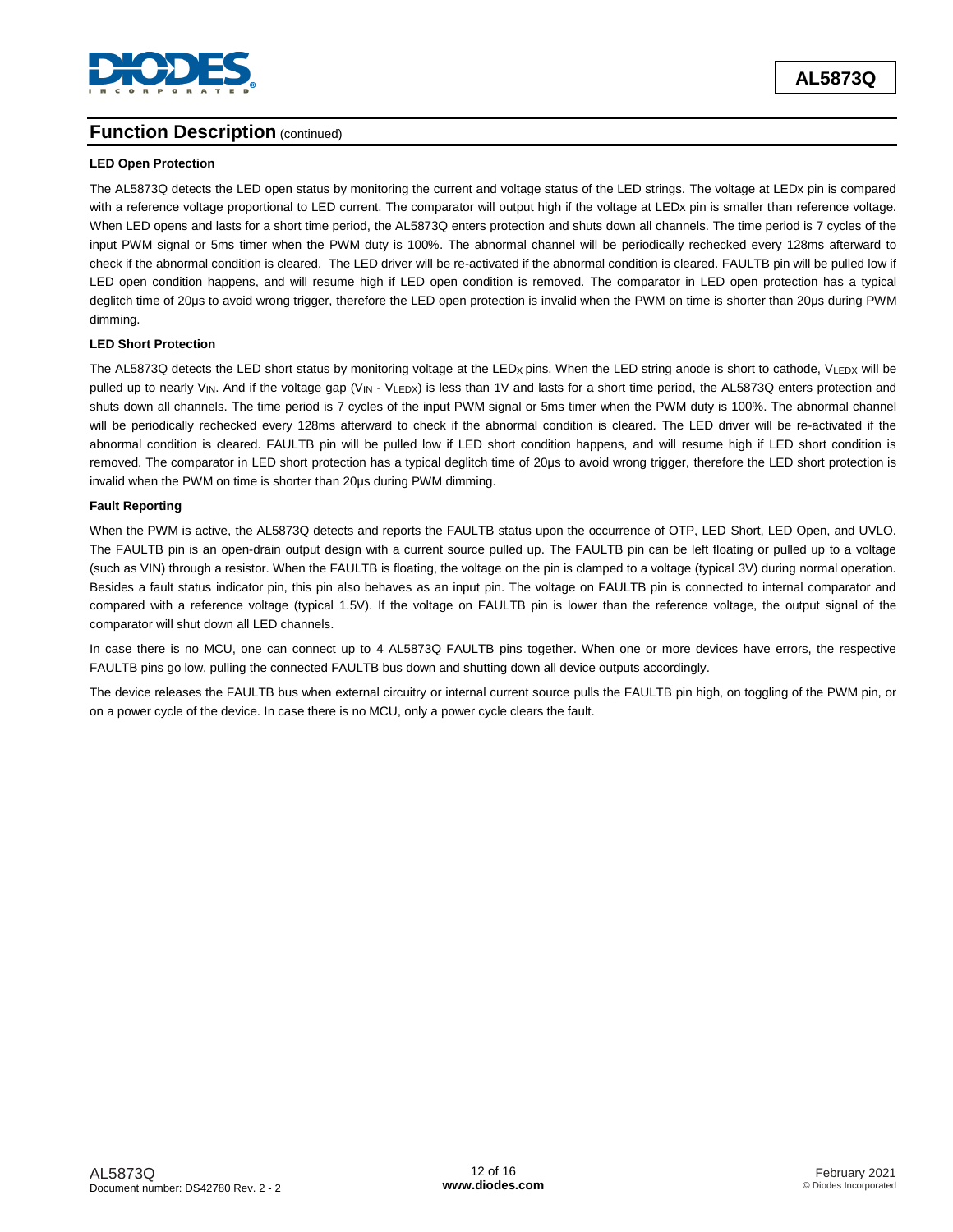

# **Application and Implementation**

For many automobiles, the same set of LEDs function as both tail lights and stop lights. Thus, the LEDs must operate at two different brightness levels. The AL5873Q can be used in stop/tail applications where the LED current is switched between a high current (indicating stop or brake) and a low current (for normal tail light operation). Figure 7 illustrates the recommended way to configure the AL5873Q for stop/tail applications, and the RPWM and RFULL with 10kΩ or larger one are recommended to reduce the influence of power supply variation.



**Figure 7. Stop/Tail Light Application Circuit through FULL pin**

The stop light LED current per channel is set by RREF2, and the tail light LED current is set by RREF1. When the LED lamps work as stop light, the FULL is pulled high and higher LED current is set by RREF2. When the LED lamps work as tail light, the FULL is pulled low and lower LED current is set by RREF1.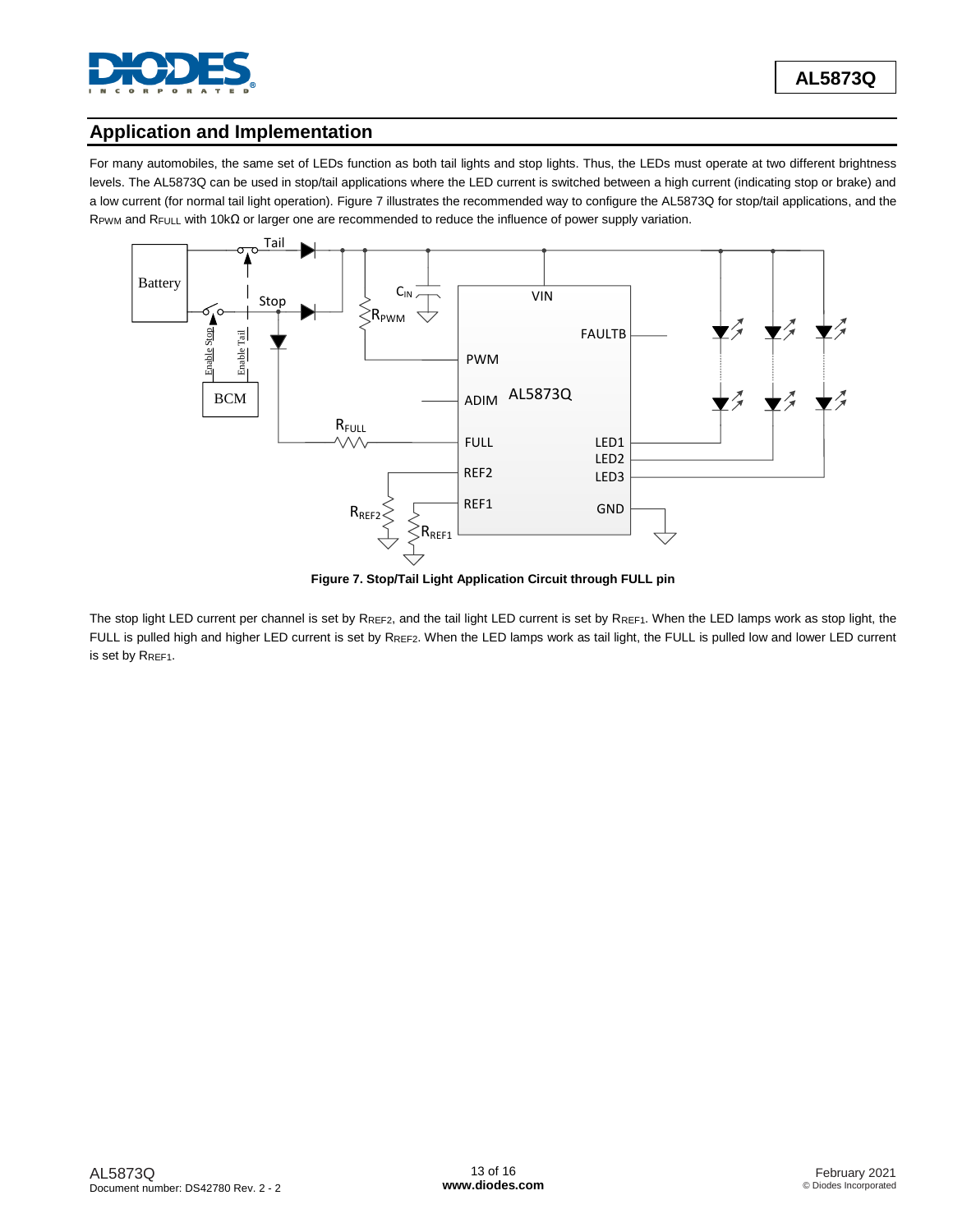

# **Ordering Information**



| <b>Part Number</b> | Package Code |                                 | 13" Tape and Reel |                           |  |
|--------------------|--------------|---------------------------------|-------------------|---------------------------|--|
|                    |              | Packaging                       | Quantity          | <b>Part Number Suffix</b> |  |
| AL5873QT16E-13     | T16E         | TSSOP-16EP(Type DX)<br>(Note 8) | 2,500/Tape & Reel | -13                       |  |

Note: 8. For packaging details, go to our website at http://www.diodes.com/products/packages.htm

# **Marking Information**

**Package Type: TSSOP-16EP (Type DX)**

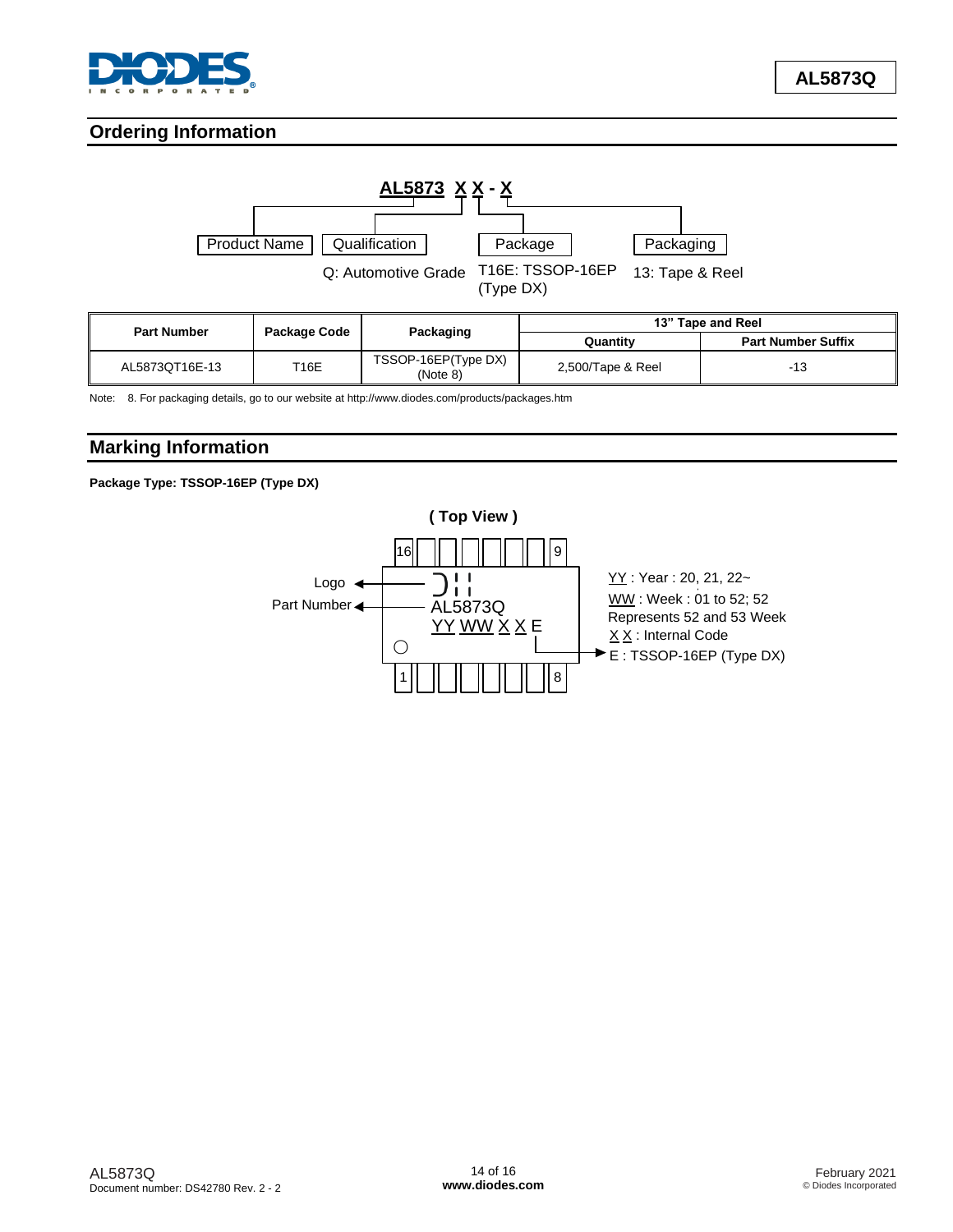

# **Package Outline Dimensions**

Please see <http://www.diodes.com/package-outlines.html> for the latest version.

### **(1) Package type: TSSOP-16EP (Type DX)**



# **Suggested Pad Layout**

Please see <http://www.diodes.com/package-outlines.html> for the latest version.

**(1) Package type: TSSOP-16EP (Type DX)**



| Dimensions     | Value   |  |
|----------------|---------|--|
|                | (in mm) |  |
| C              | 0.65    |  |
| x              | 0.35    |  |
| Χ1             | 2.94    |  |
| <b>X2</b>      | 2.45    |  |
| X <sub>3</sub> | 4.90    |  |
|                | 1.40    |  |
| Υ1             | 2.00    |  |
| Υ2             | 2.72    |  |
| Y3             | 6.80    |  |

## **Mechanical Data**

- Moisture Sensitivity: MSL Level 1 per J-STD-020
- Terminals: Finish Matte Tin Plated Leads, Solderable per JESD22-B102
- Weight: 0.055 grams (Approximate)